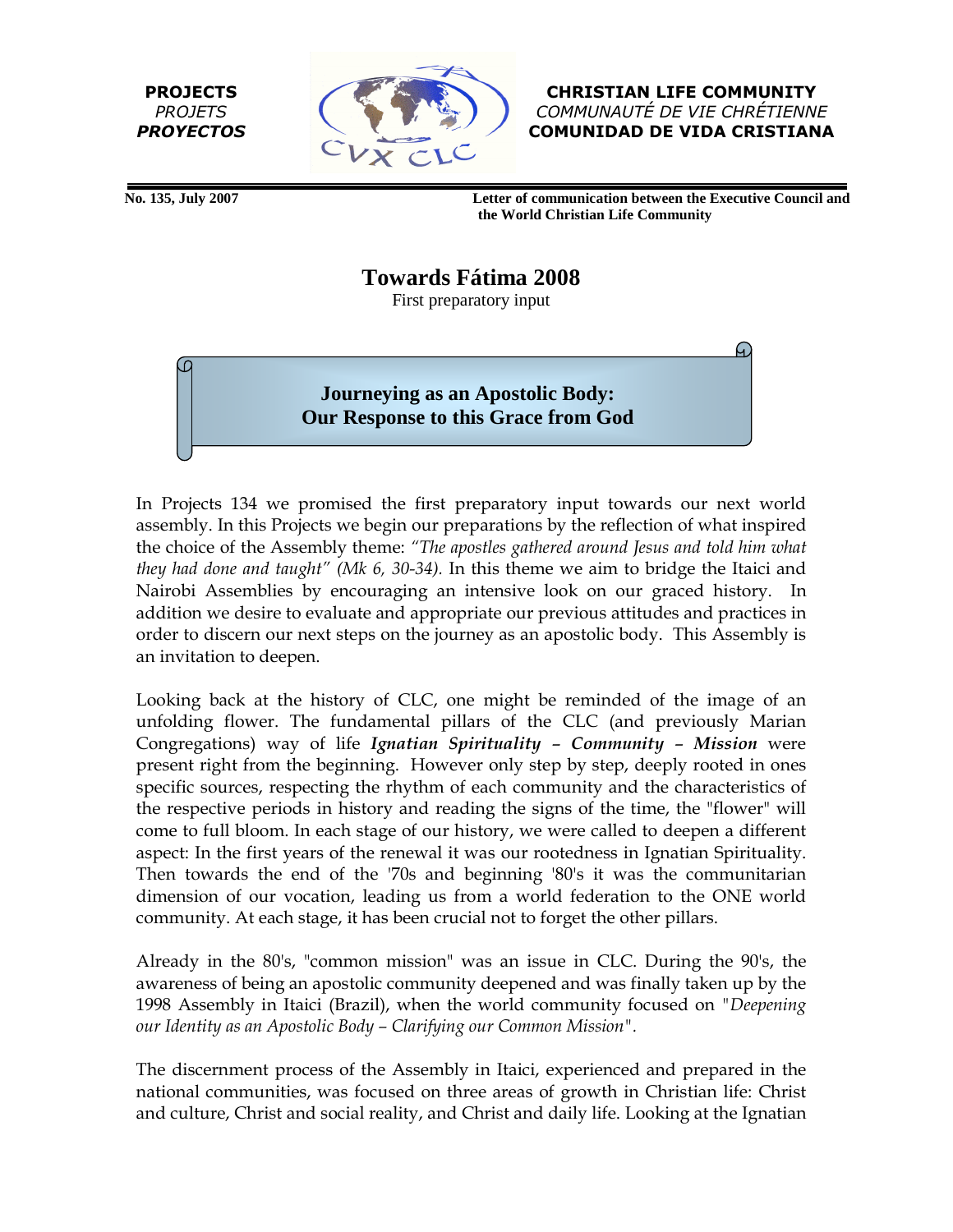criteria for mission, the needs we perceive in the fields selected and at possibilities of fostering the Lay-Jesuit collaboration, the process resulted in discovering three areas of mission and a set of necessary means for this mission:

"First, we want to bring the freeing power of Christ to our social reality. Secondly, we want to find Christ in all our varied cultures and to let His grace illuminate all that needs transformation. Thirdly, we want to live Christ so as to bring Him to every aspect of our daily life in the world. These three areas of mission were enlightened by the spiritual source which nourishes and empowers us for mission: the Spiritual Exercises which help us to grow in Christian life. In addition, we must attend to our own formation for mission, so that our community may ever become a more effective instrument of service."

The final document "Our Common Mission" includes a broad range of criteria and orientations for the service and mission of CLC at its different levels, and guidelines concerning the means of our common mission. Following the Assembly of Itaici, in many national communities, new apostolic initiatives were undertaken or those already developed by individual members or the communities were revisited, based on the "Common Mission" of CLC. In this process we noticed the rise of a fundamental question: Itaici gave an important input on the WHAT of our common mission uniting us as world community, but what is it that characterizes the way we live our (common) mission, i.e. the HOW?

In Itaici, the expression "apostolic body" was already being used, but to develop its meaning in daily practice more profoundly was the specific focus of the Nairobi Assembly in 2003. Only there, we "felt confirmed in our call to become a lay apostolic body that shares responsibility for mission in the Church." (Recommendations Nairobi 2003 as published in Projects 124)

Under the theme "Sent by Christ, members of one body", the world community had a profound look at the consequences of living that call at all levels. As a key for sharing responsibility in mission as an apostolic body, we defined the four steps of discerning, sending, supporting and evaluating. In community, we discern the calls we receive; it is the community that sends us to live the discerned apostolic service and that supports it. After finalizing the service or, after certain periods of time, the community evaluates the mission with the person or the group sent. Thus, even an individual service becomes a "common mission", as the whole community shares responsibility for it.

In order to live and act as an apostolic body, we recognized that CLC needs to revise its structures and processes, most particularly formation and leadership, so as to better respond to the call received. Accordingly, the world Executive Council was asked to develop ways and structures to support this direction. Of course, this is not only an on-going task and challenge at the world level, but also one for national communities and the existing regional coordination structures. Last but not least, this also is a challenge for the local groups.

Since Nairobi we have been growing in our understanding of the call to be an apostolic body each according to the rhythm of the national community. Our way of proceeding in sharing responsibility is steadily exhibiting the character of discerning,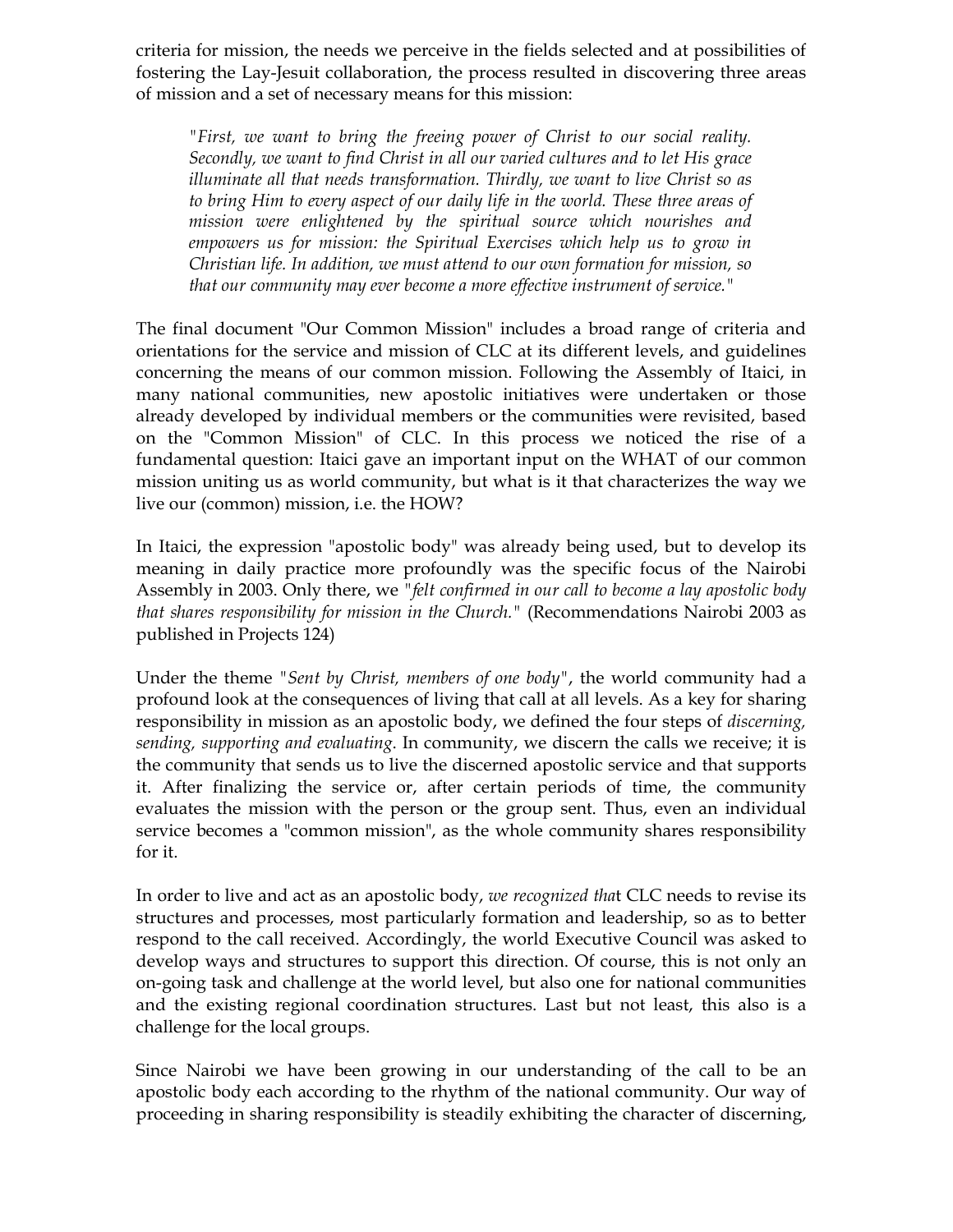sending, supporting and evaluating albeit with some challenges. There have been tremendous experiences and reflections about the core of our call as an apostolic body triggered by the Nairobi recommendations. These include; initiatives on regional coordination in all the continents, appropriate CLC leadership, appropriate formation, the profile of a CLC person, membership and commitment to CLC, apostolic initiatives as well as SJ-CLC collaboration. In all these we have received graces and noticed our limitations. Questions have emerged on various issues of our vocation and governance. For example more clarity is required about CLC membership and commitment. This demands of us a deeper reflection. It is time to take stock and to ask the Lord: where do we go from here?

We see this Assembly not as a new election but rather a deepening of the election to be an apostolic body. Together the delegates will evaluate what we have lived, develop a deeper understanding of our strengths, and opportunities as well as our shortcomings and disordered affections. We want to listen to the concerns in our communities as well as the challenges in the world and our church. From this reflection we hope to identify the several specific steps that will help us to keep progressing in our journey as apostolic body.

To live this assembly well the preparation process in each national community is crucially important. With this Project we invite you to the following steps.

## Practical steps

- 1. To facilitate active and intense preparations towards the assembly, we request the formation of a national "World General Assembly preparation and implementation team". Once again, the role of this team will be to reflect and discern all the preparatory materials between now and Fatima. This task should not be left only to those who will be nominated as delegates to the assembly. The quality of our assembly is dependent on the level of preparation by individual national communities.
- 2. As a first preparation step, we invite you to reflect on the 'graced history' of your national community since 1967 or its foundation and send a two page summary of the key moments and graces of your particular journey. We would like to include the summaries from each national community in a Progressio Supplement available before the assembly. This supplement is a celebration of our 40 years since the approval of the General Principles. We appreciate your contribution by January 2008.
- 3. We are now inviting you to identify your own delegates to the assembly according to the Criteria for delegates (Attachment 1). Nominations to be received by the Secretariat by Feb 1, 2008
- 4. Similarly you are invited to nominate candidates for the next World ExCo according to the Criteria for candidates for the new World ExCo (Attachment 2). Nominations to be received by the Secretariat by Dec 1, 2007